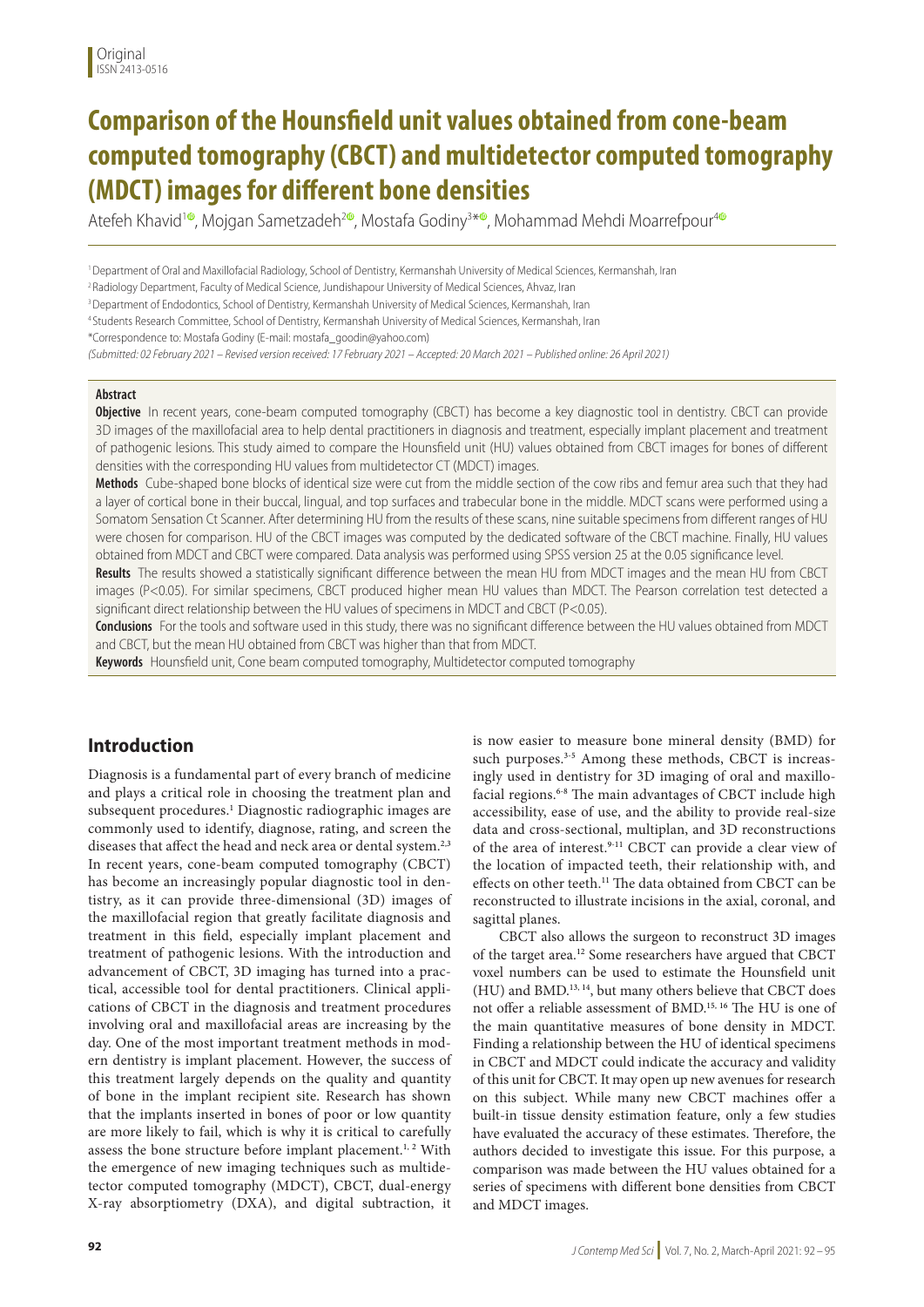## **Method**

This study was carried out with the approval of the Ethics Committee (IR.KUMS.REC.1399.322) of Kermanshah University of Medical Sciences and the relevant officials of the School of Dentistry at this university. The specimens were made from the bone of a slaughtered cow with due attention to measurement accuracy. The pilot study was performed with three dry mandibles. MDCT and CBCT scanned the specimens, and their HU in the same anterior and posterior regions were determined. It was observed that the HU values obtained from CBCT images were very close to those of MDCT images (Fig. 1a, 1b). To create the specimens, bone blocks of the same size were cut from the middle section of a cow's ribs and femur area. The blocks were cube-shaped with right angles and

identical dimensions and were cut such that they had a layer of cortical bone in their buccal, lingual, and top surfaces and trabecular bone in the middle. According to previous studies,<sup>27</sup> cow bone was chosen mainly; a cow's femur bone has a density of D1, and different parts of its rib bone have a density of D2 to D4. Other reasons for choosing cow bone included easier access and the possibility of repeated imaging without significant ethical limitations. At all stages of the study, the specimens were placed in a refrigerator with a humid environment to prevent drying, which would change the tissue density (this is why dry mandibles were not used). Also, the delay between specimen preparation and final imaging was minimized to minimize density change during this period. MDCT scans were obtained using a Somatom Sensation CT Scanner. After determining the bone density of all specimens



Fig. 1 **(a) An example of CBCT images.**



Fig. 1 **(b) An example of CBCT images.**



Fig. 1 **(c) Specimens fixed in the wax model of the mandible.**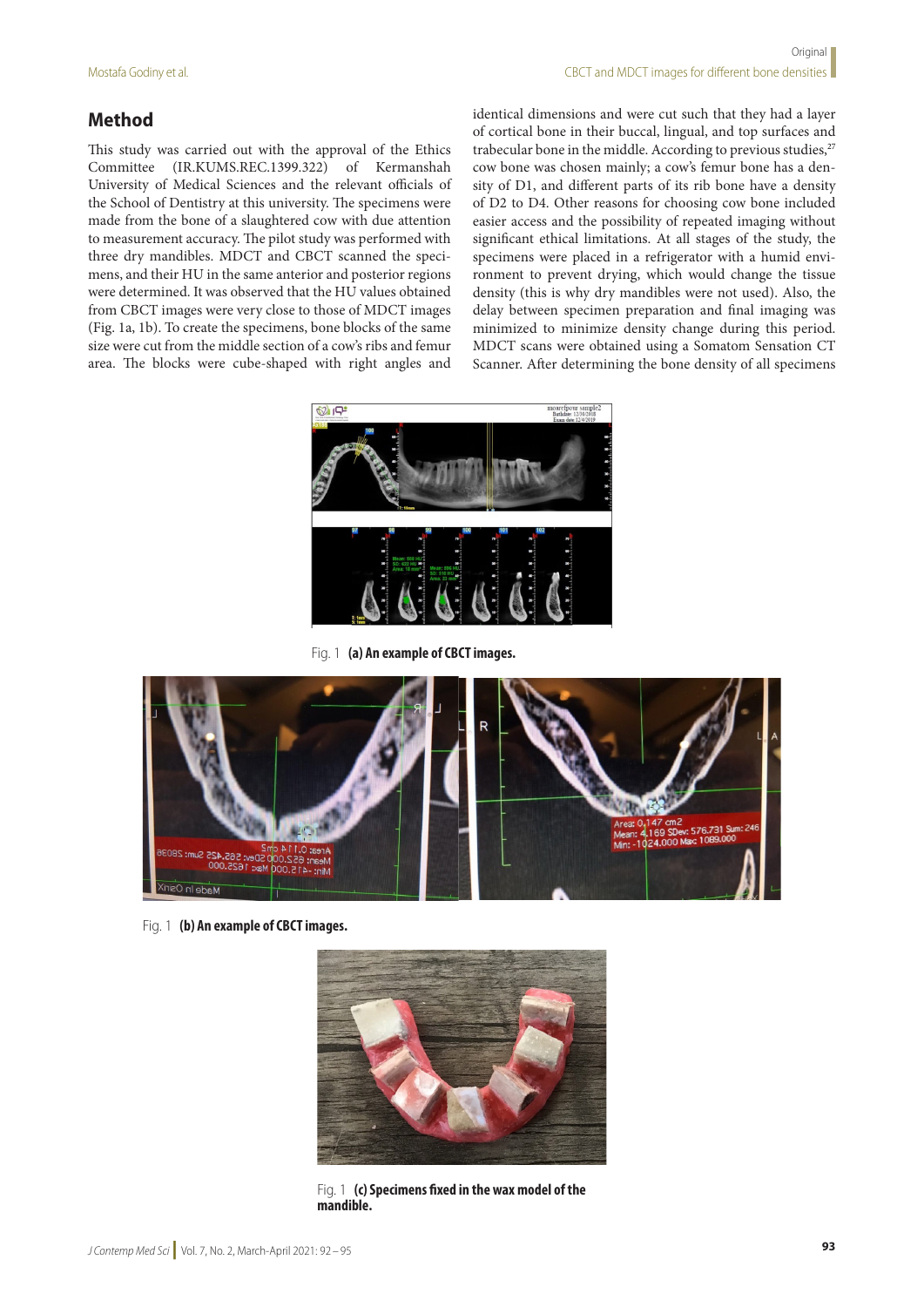in HU, nine suitable specimens from each range of HU were selected for use in subsequent steps. The selected specimens were numbered and then fixed on the wax model of the mandible in random order (Fig. 1c).

After taking another MDCT scan from the fixed specimens, CBCT scans were performed using a NewTom GIANO CBCT machine. In all of these scans, tissue density was obtained from the machine's dedicated software, which an expert operated. In the end, the results obtained from CBCT and MDCT were compared with each other.

A total of 52 specimens were scanned by each imaging method (104 specimens in total). The required data, which included the HU values obtained from CBCT images and those from MDCT images, were collected with a checklist. Data analysis was performed in SPSS version 25 using both descriptive and inferential statistical methods at the 0.05 significance level. The normality of data distribution was checked with the Kolmogorov–Smirnov test. Descriptive statistics (mean, standard deviation) were used to summarize and describe the quantitative characteristics of the variables. The Pearson correlation test and independent *t*-test were used to test the hypotheses.

## **Results**

In this study, the tissue density of 52 cow bone specimens was determined by MDCT and CBCT determined the tissue density of another 52 specimens. The mean HU (tissue density) of the specimens in MDCT, and CBCT were 805.9±591.8 and 1084.5±772.6, respectively (Table 1).

After establishing the normality of the data, the independent *t*-test was performed to detect differences between the means of HU values. This test showed a statistically significant difference between the mean HU in MDCT images, 805.9, and

|                                     | Table 1. The mean and standard deviation of HU (tissue density) |  |  |  |
|-------------------------------------|-----------------------------------------------------------------|--|--|--|
| of bone specimens in MDCT and CBCT. |                                                                 |  |  |  |

| <b>Variable</b>         | <b>Mean</b> | <b>Standard</b><br>deviation | Min | Max  |
|-------------------------|-------------|------------------------------|-----|------|
| HU of specimens in MDCT | 805.9       | 5918                         | 16  | 1792 |
| HU of specimens in CBCT | 1084.5      | 7726                         | 134 | 2346 |

the mean HU in CBCT images,  $1084.5$  (P<0.05). As can be seen, for similar specimens, CBCT provided a higher mean of HU than MDCT (Table 2). The Pearson correlation test found a significant direct relationship with a correlation coefficient of 0.978 (P<0.01) between the HU values of the specimens in MDCT and those of the specimens in CBCT (Fig. 2). As shown in Table 3, the Chi-square test detected no statistically significant difference between the HU values obtained from MDCT and CBCT images (P<0.05), suggesting that the two imaging methods offer similar results in terms of HU.

## **Discussion**

Bone density assessments are essential for deciding when implant placement is a viable treatment and for the ultimate success of this procedure. Therefore, these assessments need to be made based on reasonably reliable imaging tests. Thus, there have been many studies on the estimation of bone density with different methods.<sup>17</sup> Initially, these assessments were being

#### Table 2. **Comparison of mean HU of the specimens in MDCT and CBCT images.**

|                    | <b>MDCT</b>                         | <b>CBCT</b>                         |         | P-value |
|--------------------|-------------------------------------|-------------------------------------|---------|---------|
| Variable           | Mean $\pm$<br>standard<br>deviation | Mean $\pm$<br>standard<br>deviation |         |         |
| HU of<br>specimens | $805.9 + 591.8$                     | $1084.5 + 772.6$                    | $-2064$ | 0.042   |

| Table 3. Relative and absolute frequency distribution of MU of |
|----------------------------------------------------------------|
| the specimens from MDCT and CBCT images.                       |

|                 | <b>MDCT</b>                      | <b>CBCT</b>                      |                |         |
|-----------------|----------------------------------|----------------------------------|----------------|---------|
| <b>MU/Group</b> | <b>Frequency</b><br>(percentage) | <b>Frequency</b><br>(percentage) | Chi-<br>square | P-value |
| D1 < 1250       | 19(50)                           | 19(50)                           |                |         |
| 850-1250        | 7(50)                            | 7(50)                            |                | 0.091   |
| 350-850         | 6(28.6)                          | 15(71.4)                         | 6.47           |         |
| $0 - 350$       | 20(64.5)                         | 11(35.5)                         |                |         |



Fig. 2 **Scatter plot of MU of the specimens from MDCT and CBCT images.**